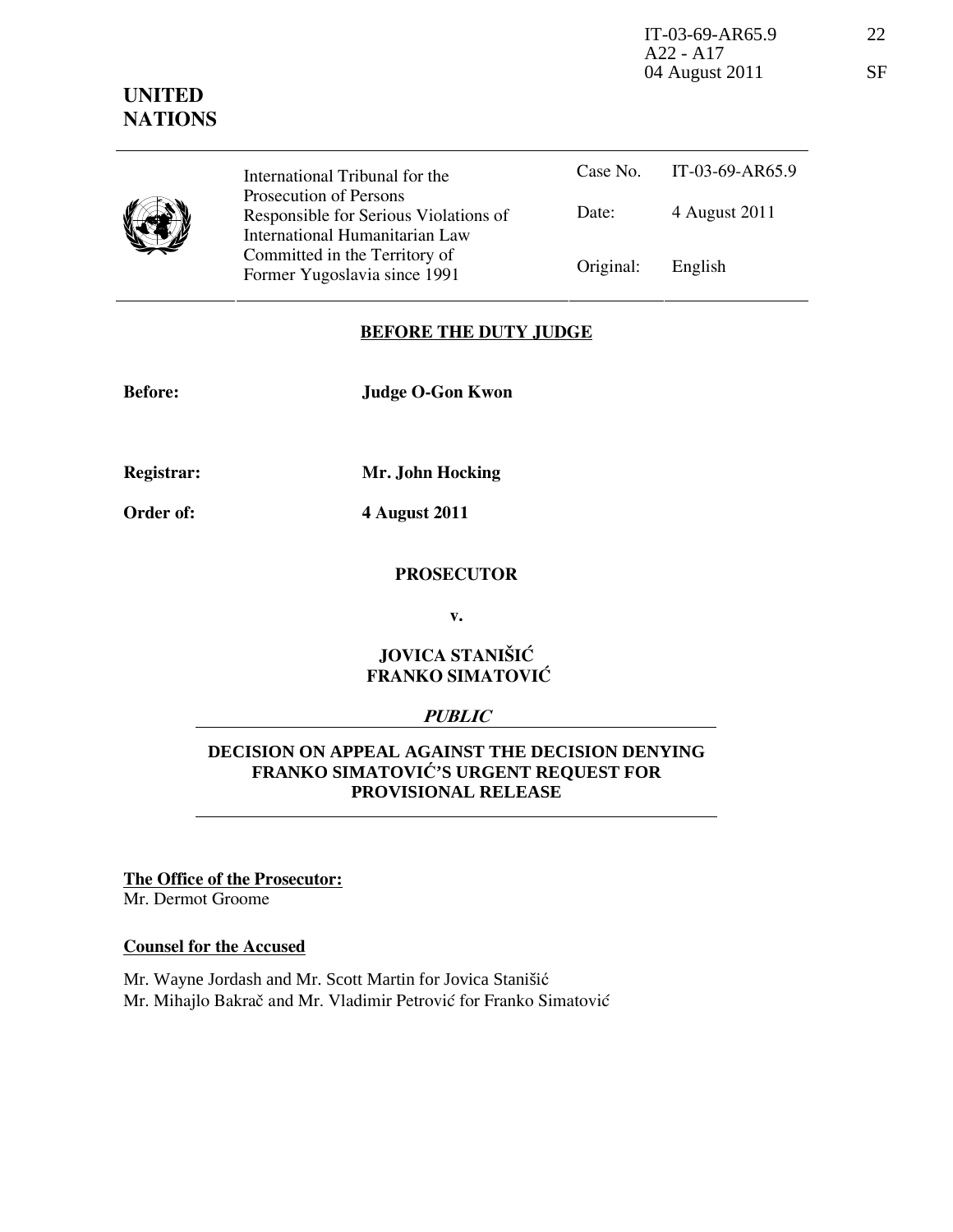**I, O-Gon Kwon,** Judge of the International Tribunal for the Prosecution of Persons Responsible for Serious Violations of International Humanitarian Law Committed in the Territory of the Former Yugoslavia since 1991 ("Tribunal"), acting in my current capacity as duty Judge in accordance with Rule 28 of the Rules of Procedure and Evidence ("Rules"), am seised of the "Appeal Against the Decision Denying Franko Simatović's Urgent Request For Provisional Release", filed publicly on 27 July 2011 ("Appeal") against the confidential "Decision on Simatović Defence Request for Provisional Release during Summer Recess", rendered by Trial Chamber I of the Tribunal ("Trial Chamber") on 20 July 2011 ("Impugned Decision"). The Office of the Prosecutor ("Prosecution") publicly filed the "Prosecution Response to Appeal Against the Decision Denying Franko Simatović's Urgent Request For Provisional Release" on 29 July 2011 ("Response").

#### **I. Background**

1. On 7 July 2011, Mr. Franko Simatović ("the Accused") filed a confidential motion before the Trial Chamber seeking provisional release for the period of the summer recess, or for a lesser period deemed appropriate by the Trial Chamber ("Motion").<sup>1</sup> The Trial Chamber denied the Motion pursuant to Rules 54 and 65 of the Rules. $^2$  The Trial Chamber took into account that the proceedings had reached the post-Rule 98*bis* stage but concluded that this change did not "give rise to a reasonable fear that the Accused will attempt to abscond" and that given the guarantees provided by Serbia, that it remained satisfied that the Accused would appear for trial if granted provisional release.<sup>3</sup> It also found that it had not received any new information to change its conclusion that the Accused "would not pose a danger to any victim, witness or other person if released". <sup>4</sup> However, the Trial Chamber noted that given the post-Rule 98*bis* stage of the proceedings it should not grant provisional release unless compelling humanitarian grounds were present and that in this case it was not convinced that there were such compelling humanitarian grounds.<sup>5</sup>

#### **II. Submissions**

2. The Accused challenges the Impugned Decision on the basis that the Trial Chamber committed an error in law in requiring "compelling humanitarian grounds" before granting provisional release.<sup>6</sup> He observes that the "compelling humanitarian grounds" standard was not "foreseen as a condition for provisional release" under Rule 65(B) of the Rules and that once the

 $\overline{a}$ 

2

<sup>1</sup> Urgent Simatović Request for Provisional Release During the Summer Judicial Recess, 7 July 2011, paras. 1-2.

<sup>2</sup> Impugned Decision, para. 13.

<sup>3</sup> Impugned Decision, para. 9.

<sup>4</sup> Impugned Decision, para. 10.

<sup>&</sup>lt;sup>5</sup> Impugned Decision, paras. 11-13.

<sup>6</sup> Appeal, para. 4.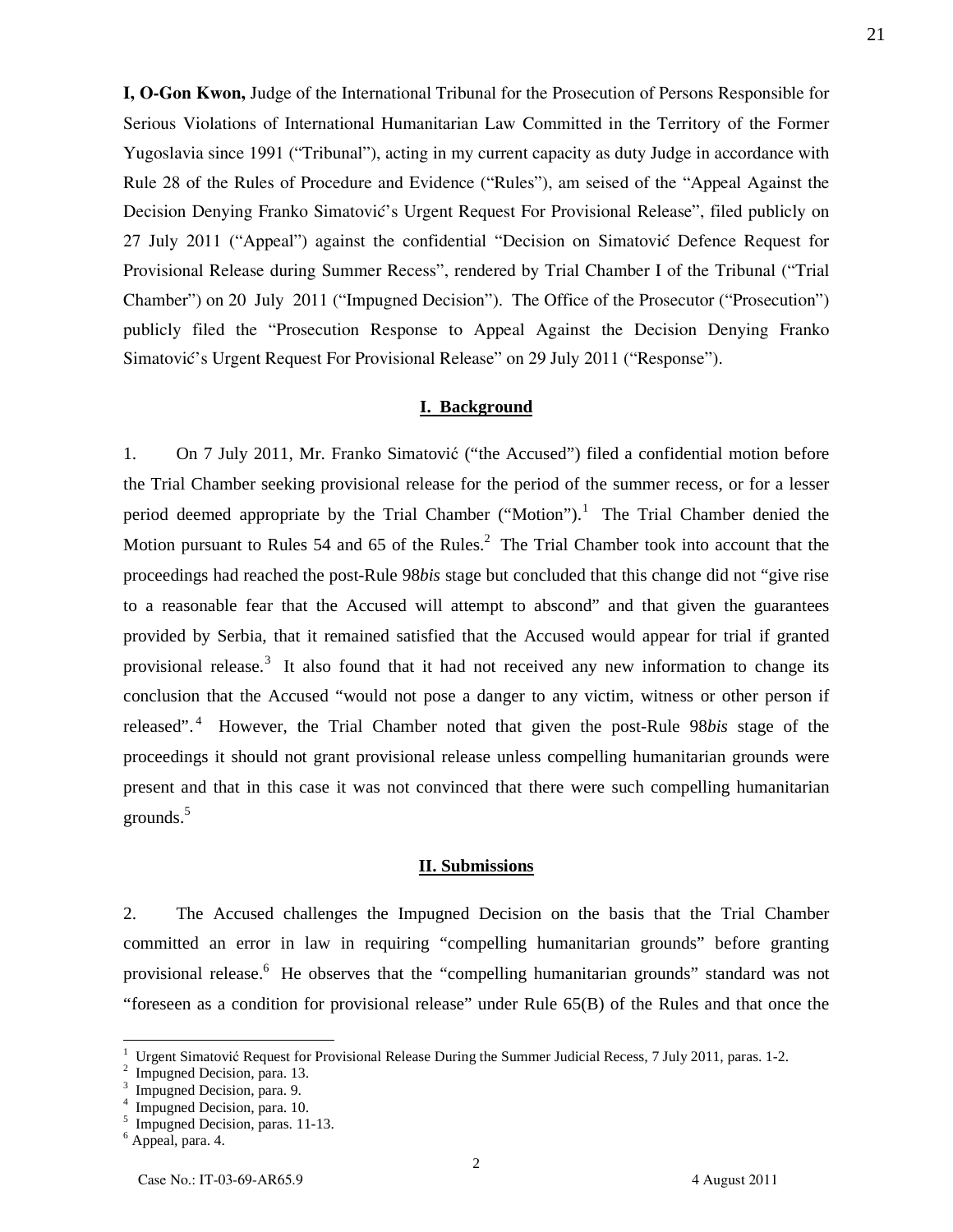Trial Chamber found that the stipulated conditions under Rule 65(B) had been met it "had every reason to exercise its discretion in favour of provisional release".<sup>7</sup> The Accused stresses that he enjoys the presumption of innocence even after the conclusion of the Rule 98*bis* procedure and that the differing standard applied after this phase of the proceedings does not accord with the "sense and spirit of Rule  $65$ ".<sup>8</sup>

3. The Prosecution submits that the Appeal should be dismissed on the basis that the Appeals Chamber "recently denied a previous appeal by Simatović with an identical ground of appeal and nearly verbatim argumentation" and the Accused had not presented any reasons why the Appeals Chamber should reach a different result. $9$  According to the Prosecution the Trial Chamber was bound to follow Appeals Chamber jurisprudence and that the Accused failed to present any argument why the Trial Chamber erred in following the "compelling humanitarian grounds" standard which had been recently affirmed by the Appeals Chamber.<sup>1011</sup>

### **III. Applicable Law and Standard of Review**

4. Pursuant to Rule 28(C) of the Rules, all "applications in a case not otherwise assigned to a Chamber, other than the review of indictments, shall be transmitted to the duty Judge" and the duty Judge is required to act pursuant to Rule 54 in dealing with such an application. Rule 28(D) provides that the provisions of Rule 28 apply *mutatis mutandis* to applications before the Appeals Chamber. No Chamber had been assigned for the purpose of this Appeal prior to the commencement of the Tribunal's summer recess and therefore the Appeal shall be decided by me as duty Judge pursuant to Rules 28(C) and 28(F).

5. An interlocutory appeal is not a *de novo* review of the Trial Chamber's decision.<sup>12</sup> A decision on provisional release by the Trial Chamber under Rule 65 of the Rules is a discretionary one and therefore, the relevant question is not whether I, as duty Judge, agree with that discretionary decision but whether the Trial Chamber has correctly exercised its discretion in reaching that decision.<sup>13</sup> The Appeals Chamber has held that in order to successfully challenge a

<sup>7</sup> Appeal, para. 5.

<sup>8</sup> Appeal, paras. 6-7.

<sup>&</sup>lt;sup>9</sup> Response, para. 1.

<sup>10</sup> Response, paras. 4, 15-20.

<sup>&</sup>lt;sup>11</sup> Response, paras. 29-32.

<sup>&</sup>lt;sup>12</sup> Prosecutor v. Momčilo Perišić., IT-04-81-AR65.1, Decision on Mr. Perišić's Appeal Against the Decision on Mr. Perišić's Motion for Provisional Release, 29 July 2011 (duty Judge) ("Decision on Perišić Appeal"), para. 6, citing *Prosecutor v. Prli*ć *et al.,* Case No. IT-04-74-AR65.25, Decision on Slobodan Praljak's Appeal against Decision on his Motion for Provisional Release, 10 June 2011 ("Decision on Praljak Appeal"), para. 3.

<sup>13</sup> Decision on Perišić Appeal, para. 6; Decision on Praljak Appeal, paras. 3-4; *Prosecutor v. Prli*ć *et al.,* Case No. IT-04-74-AR65.23, Decision on Valentin Corić's Appeal Against the Trial Chamber's *Décision Relative à la Demande de*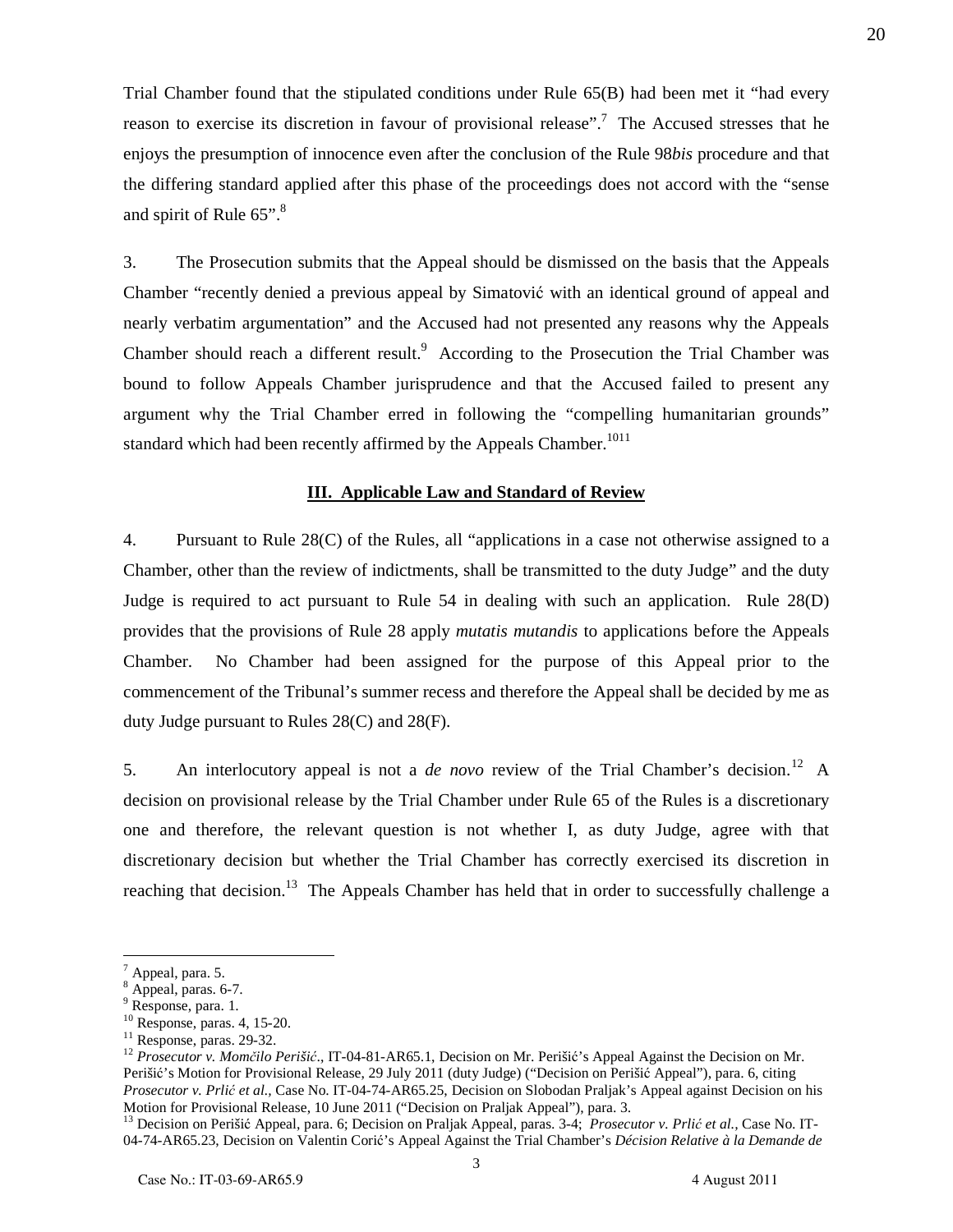discretionary decision on provisional release, a party must demonstrate that the Trial Chamber has committed a "discernable error" and that a Trial Chamber's decision will only be overturned where it is found to be "(1) based on an incorrect interpretation of governing law; (2) based on a patently incorrect conclusion of fact; or (3) so unfair or unreasonable as to constitute an abuse of the Trial Chamber's discretion".<sup>14</sup> It will also "consider whether the Trial Chamber has given weight to extraneous or irrelevant considerations or has failed to give weight or sufficient weight to relevant considerations in reaching its decision".<sup>15</sup>

6. The applicable law governing provisional release and provisional release procedures is set out in the Trial Chamber's previous decisions in this case.<sup>16</sup>

## **III. Discussion**

7. The jurisprudence of the Appeals Chamber, albeit by majority, has established an interpretation of Rule 65(B) which *requires* sufficiently compelling humanitarian reasons before an Accused person, at a late stage in proceedings, will be granted provisional release.<sup>17</sup> The Appeals Chamber has held that "an application for provisional release brought at a late stage of proceedings, and in particular after the close of the Prosecution case, will only be granted when serious and sufficiently compelling humanitarian reasons exist".<sup>18</sup>

8. I personally do not agree with this formulation of the Appeals Chamber, which places an additional hurdle at a later stage in the proceedings, a hurdle not provided for by the Rules. A majority decision of the Appeals Chamber itself concluded that "Rule 65(B) of the Rules does not mandate humanitarian justification for provisional release".<sup>19</sup> In addition other dissenting voices in

*Mise en Liberté Provisoire de L'Accusé Valentin* Ć*ori*ć, 24 December 2009 (duty Judge) (confidential decision) ("*Cori*ć *Decision*"), para. 6.

<sup>14</sup> Decision on Perišić Appeal, para. 7; Decision on Praljak Appeal, para. 4; *Prosecutor v. Prli*ć *et al.,* Case No. IT-04- 74-AR65.5, Decision on Prosecution's Consolidated Appeal Against Decisions to Provisionally Release the Accused Prlić, Stojić, Praljak, Petković and Ćorić, 11 March 2008 ("Prlić 2008 Decision"), para. 5.

<sup>&</sup>lt;sup>15</sup> Decision on Perišić Appeal, para. 7; Decision on Praljak Appeal, para. 4;

<sup>&</sup>lt;sup>16</sup> Impugned Decision, para. 8 citing Decision on Defence Request Requesting Provisional Release During the Winter Recess, 10 December 2010, para. 4; Decision on Defence Request Requesting Provisional Release During the Winter Court Recess, 15 December 2009, paras. 11-12; Decision on Defence Request Requesting Provisional Release, 15 October 2009, paras. 10-12.

<sup>&</sup>lt;sup>17</sup> Prlić 2008 Decision, para. 21; *Prosecutor v. Prlić et al.*, Case No. IT-04-74-AR65.7, Decision on "Prosecution's Appeal from Décision Relative à la Demande de Mise en Liberté Provisoire de L'Accusé Petković dated 31 March 2008", 21 April 2008 ("Petković Decision"), para. 17; *Prosecutor v. Prli*ć *et al.,* Case No. IT-04-74-AR65.8, Decision on "Prosecution's Appeal from Décision Relative à la Demande de Mise en Liberté Provisoire de L'Accusé Prlić dated 7 April 2008", 25 April 2008, para. 16; *Prosecutor v. Staniši*ć *& Simatovi*ć, Case No. IT-03-69-AR-65.7, Decision on Franko Simatović's Appeal Against the Decision Denying his Urgent Request for Provisional Release, 23 May 2011 ("Simatović Decision"), p. 1.

<sup>&</sup>lt;sup>18</sup> Petković Decision, para. 17; Decision on Praljak Appeal, para. 9; Simatović Decision, p. 1.

<sup>&</sup>lt;sup>19</sup> *Prosecutor v. Prlić et al.*, Case No. IT-04-74-AR65.6, Reasons for Decision on Prosecution's Urgent Appeal Against "Décision Relative à la Demande de Mise en Liberté Provisoire de L'Accusé Pušić" Issued on 14 April 2008, 23 April 2008, paras. 14-15, citing Prlić 2008 Decision, para. 21.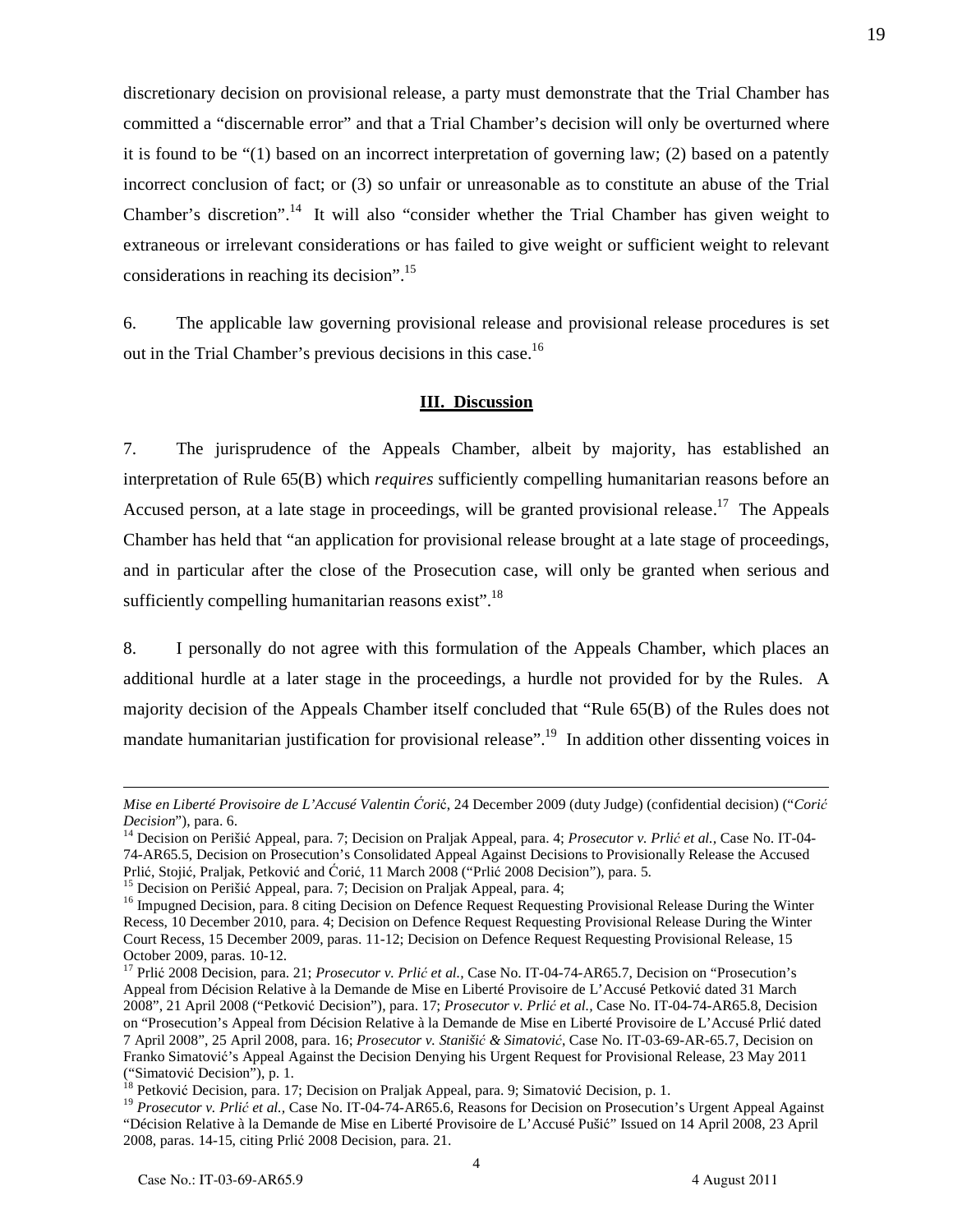Appeals and Trial Chamber decisions have consistently questioned the Appeals Chamber's interpretation.<sup>20</sup> There are at least three underlying issues which I observe are problematic with respect to the current interpretation of the Appeals Chamber.

9. Firstly, the artificial distinction between the standard applied in considering provisional release requests made before and after the Rule 98*bis* stage of proceedings is inconsistent with the presumption of innocence which an accused person continues to enjoy in the post-Rule 98 *bis* phase of the case. Article 21(3) of the Statute of the Tribunal guarantees that the accused "shall be presumed innocent until proved guilty", a presumption which is in no way affected when a case reaches the post-Rule 98*bis* phase.

10. Secondly, the current version of Rule 65(B) makes no reference to the "sufficiently compelling humanitarian reasons" standard. The interpretation adopted by the majority of the Appeals Chamber effectively re-introduces an additional requirement which is comparable to the "exceptional circumstances" language which was specifically removed from the wording of the rule in November 1999. $21$ 

11. Thirdly, Rule 65(I)(iii) requires the Appeals Chamber to be satisfied that "special circumstances exist warranting such release" before a convicted person is granted provisional release. It is irrational and unreasonable that before being granted provisional release an accused person, who still enjoys the presumption of innocence even after the Rule 98*bis* stage of the proceedings should be held to the ostensibly more stringent "sufficiently compelling humanitarian reasons" standard when a convicted person is held to the "special circumstances" standard.<sup>22</sup>

12. However, it is apparent that the majority of the Appeals Chamber does not agree with my observations and I do not think that it is appropriate that the responsibility for the reversal, confirmation or development of this standard should be left to a single duty Judge. Having reached

<sup>20</sup> For example see: Decision on Praljak Appeal, Dissenting Opinion of Judge Güney; *Prosecutor v. Prli*ć *et al.,* Case No. IT-04-74-AR65.24, Decision on Jadranko Prlić's Appeal Against the Trial Chamber Decision on his Motion for Provisional Release, 8 June 2011 ("Prlić 2011 Decision"), Partially Dissenting Opinion of Judge Güney; Simatović Decision, Dissenting Opinion of Judge Güney; *Prosecutor v. Staniši*ć *& Župljanin*, Case No. IT-08-91-AR65.1, Decision on Mićo Stanišić's Appeal Against Decision on his Motion for Provisional Release, 11 May 2011 ("Mićo Stanišić Decision"), Separate Opinion of Judge Patrick Robinson; *Cori*ć *Decision*, paras. 15-17; *Prosecutor v. Popovi*ć *et al.,* Case No. IT-05-88-AR65.10, Decision on Radivoje Miletić's Appeal Against Decision on Miletić's Motion for Provisional Release, 19 November 2009 (confidential decision), Joint Dissenting Opinion of Judges Güney and Liu; *Prosecutor v. Popovi*ć *et al.,* Case No. IT-05-88-T, Decision on Miletić's Motion for Provisional Release, 15 October 2009 (confidential decision), ("Miletić Decision"), Judge Prost's Dissenting Opinion; *Prosecutor v. Gotovina et al.,* Case No. IT-06-90-AR65.3, Decision on Ivan Čermak's Appeal against Decision on His Motion for Provisional Release, 3 August 2009, Partly Dissenting Opinion of Judges Güney and Liu.

<sup>&</sup>lt;sup>21</sup> Decision on Praljak Appeal, Dissenting Opinion of Judge Güney; Mićo Stanišić Decision, Separate Opinion of Judge Patrick Robinson, paras. 4-6; Miletić Deicision, Judge Prost's Dissenting Opinion, paras. 4-6; Petković Decision, Partly Dissenting Opinion of Judge Güney, paras. 3-4.